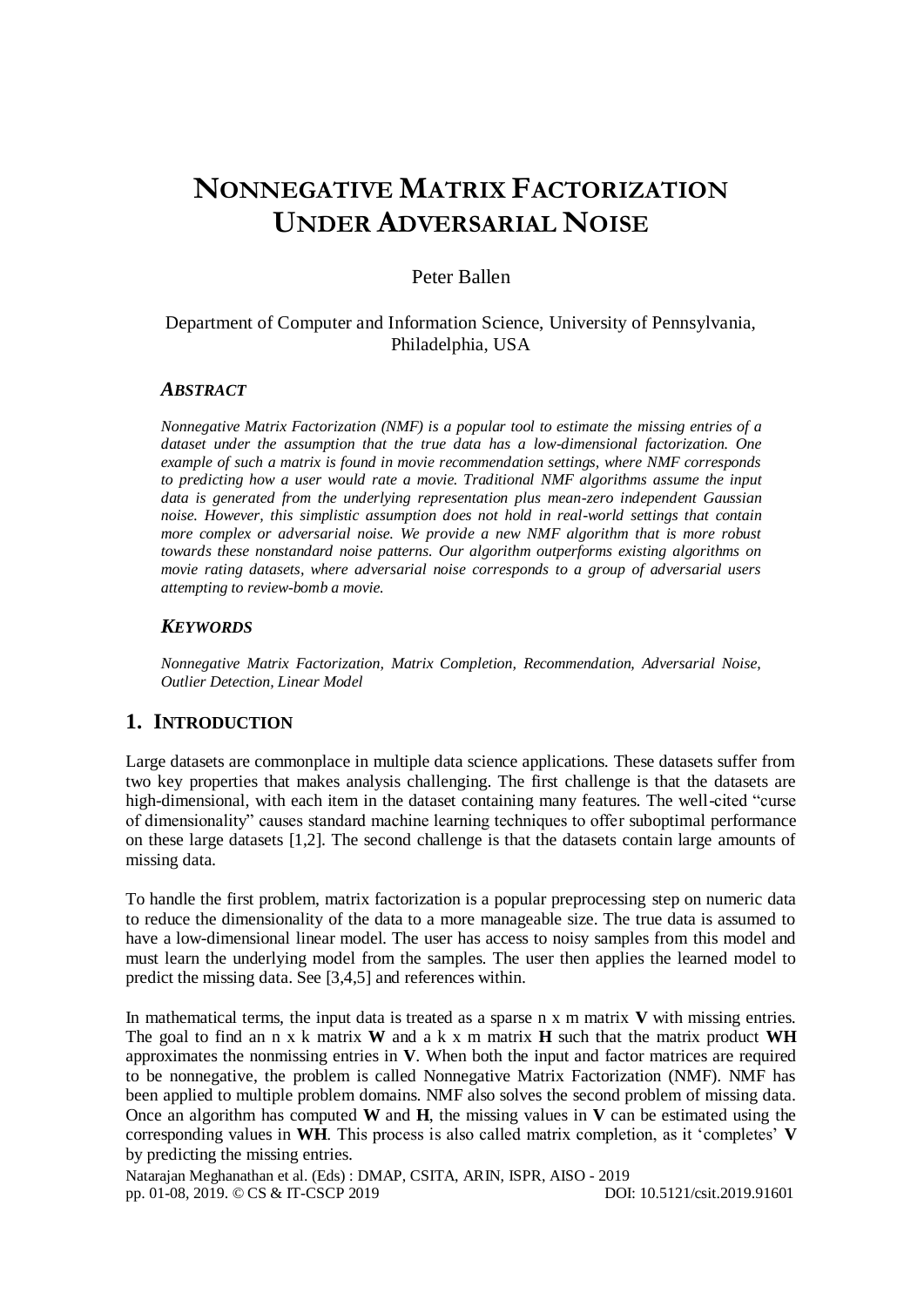In the movie recommendation setting, the user takes large set of (user, movie, rating) triples as input, where rating is a numeric value between 1 and 5, inclusive. The data is convered into a matrix **V**, where each row corresponds to a specific user, each column corresponds to a specific movie, and entry (i,j) in **V** corresponds to how user i rated movie j. Users have only seen or rated a small number of movies, meaning the dataset contains a substantial amount missing data. When NMF is applied to **V**, the result is a matrix **W** that maps users to genres and a matrix **H** that maps genres to movies. The matrix product **WH** can be used to predict how a user would have scored a movie. If user  $i_1$  and  $i_2$  have given similar review scores, the  $i_1$ -th row in **W** and the  $i_2$ -th row in **W** will be similar, and so the matrix completion will receive similar recommendations. NMF was successfully used in the Netflix movie recommendation challenge [6] and on a Flickr image recommendation challenge [7].

Standard NMF algorithms assume that the input data is drawn from the low rank linear model, plus mean-zero independent and identically distributed Gaussian noise. However, this assumption may be violated on real world datasets, which may contain anomalies or hostile users trying to harm the performance of the algorithm. In the movie setting, a 'review-bomb' or 'nuke-attack' is a phenomenon where a group of adversarial users create fake accounts and ratings in order to artificially harm a movie's review score [8,9,10]. In matrix terms, the **H** matrix will be polluted by the adversarial users, and as a result the matrix completion process will give incorrect predictions for the non-adversarial users.

In this paper, the authors consider two existing NMF algorithms and demonstrate their performance suffers under adversarial noise. They then introduce a new algorithm with improved performance on movie recommendation data suffering from a review bomb. The new algorithm alternates between marking elements as corrupt and learning the factor matrices from the noncorrupt entries. The goal of the algorithm is to find a better linear model (i.e. a better **W** and **H**) for data under adversarial noise, which can be used to produce better recommendations.

#### **1.1. Prior Work**

Lee and Seung [12] popularized the NMF problem in the setting where **V** is a dense matrix with no missing values and derive a pair of multiplicative update rules. Subsequent follow-up work has considered different objective functions that are more resilient to noise, see [13,14,15]. However, these works focus on the simpler case where **V** has no missing values.

When V has missing values, there are two popular techniques. The first technique by Mao and Saul [16] ignores the missing values when computing update (see equations below). This approach is referred to as the ignore-missing-data approach. Let  $Z$  be a matrix with  $Z=1$  if  $V$  is present and **Z**=0 if **V** is missing. The Mao and Saul update rules have two components: fix H and update W, then fix **W** and update **H**. These two steps are repeated until convergence.

$$
W=W\frac{(Z\circ V)H^{T}}{(Z\circ (WH))H^{T}} \qquad H=H\frac{W^{T}(Z\circ V)}{W^{T}(Z\circ (WH))}
$$

where ○ denotes elementwise multiplication, and division is done elementwise. The Mao and Saul algorithm is theoretically guaranteed to be monotonic in the squared loss, where  $\emptyset$  is used to denote missing values, i.e. the summation is over all non-missing values in **V**. Additionally, the Mao and Saul algorithm can be implemented on a distributed Map-Reduce framework [17]

Squared loss= $\sum$  (V –*WH*)<sup>2</sup>  $V \neq \emptyset$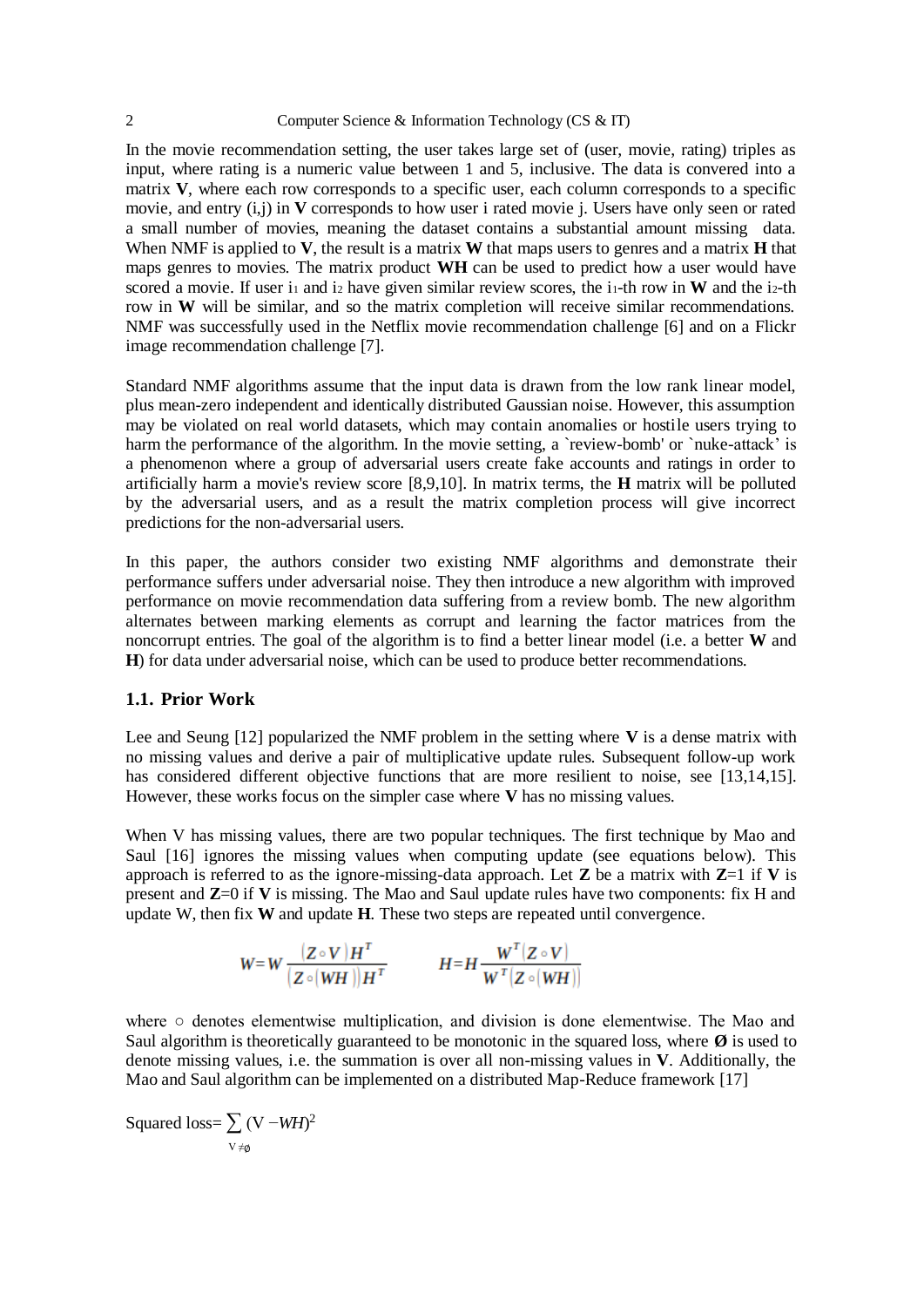The second approach by Zhang et al [18] replaces the missing values with their current values (see below). This approach is referred to as the *replace-missing-data* approach. The Zhang et al approach has three components: fix **H** and update **W**, then fix **W** and update **H**, then replace all missing values with the corresponding value in **WH**. Let **V** be the filled-in matrix with no missing values. Then the Zhang et al update rules are

$$
W=W\frac{\overline{V}H^{T}}{WHH^{T}}
$$
 
$$
H=H\frac{W^{T}\overline{V}}{W^{T}WH}\qquad \overline{V}=WH \quad \text{for} \quad V=\emptyset
$$

When the data is very large, calculating the dense matrix  $V$  is not practical, and the ignoremissing-data approach is preferable. But for smaller datasets, the replace-missing-data approach has been experimentally shown to offer better performance than the ignore-missing-data approach on data without adversarial noise.

There are many different types of adversarial attacks on machine learning models – see  $[8-11]$  for a comprehensive overview of adversarial attacks on non-NMF based recommendation systems. This work focuses on *profile injection* attacks where malicious users can insert bad entries into the dataset. In the movie recommendation setting, this corresponds to adding entries of the form (baduser, movie, score) into the training data, where baduser is an adversarial user. When the raw data is converted into a matrix **V**, the entries in **V** corresponding to these tuples will be called *corrupt entries*. The adversary is not allowed to modify the ratings given by other non-adversarial users.

# **2. FACTORIZATION WITH ADVERSARIAL NOISE**

To develop a new NMF algorithm to factor data under adversarial noise, a simple rule to identify which elements are created by adversarial users is needed. The input data has already been converted from raw tuples into a matrix **V** with each row corresponding to a user and each column corresponding to a movie.

Let  $\lambda > 0$  be a user fixed hyper-parameter. We discuss a probabilistic interpretation of  $\lambda$  in Section 2.3. For any given W and H, an element  $(i,j)$  is marked as corrupt if the squared error between **V** and **WH** is greater than λ. Intuitively, this choice allows the algorithm to mark an element as corrupt by `paying' a cost of  $\lambda$ . Similar to how missing elements could be ignored or replaced, corrupt elements can either be ignored or deleted. Both approaches are considered.

Algorithm 1: NMF under adversarial noise

Convert raw input into a matrix V with missing data Randomly initialize W and H. For  $t = 1, 2, 3, 4, ...$  $W \!=\! W \, \frac{\big(\mbox{$\mathbf Z$} \circ \overline{\mbox{$\mathbf V$}}\big) \mbox{$H$}^T}{\big(\mbox{$\mathbf Z$} \circ \big(\mbox{$\mathbf W$} \mbox{$\mathbf H$}\big) \big) \mbox{$H$}^T} \quad \, H \!=\! H \, \frac{\mbox{$W$}^T \big(\mbox{$\mathbf Z$} \circ \overline{\mbox{$\mathbf V$}}\big)}{\mbox{$W$}^T \big(\mbox{$\mathbf Z$} \circ \big(\mbox{$\mathbf W$} \mbox{$\mathbf H$}\big)\big)}$  $\overline{1}$ 2) Mark an entry as corrupt if  $(V_{ij} - WH_{ij})^2 > \lambda$ 3) For each corrupt entry, either set  $Z=0$  (to ignore-corrupt-data) or set  $V = 0.99^t * V + (1-0.99^t) * WH$  (to replace-corrupt-data) 4) For each missing entry, either set  $Z=0$  (to ignore-missing-data) or set  $V = WH$ ,  $Z=1$  (to replace-missing-data)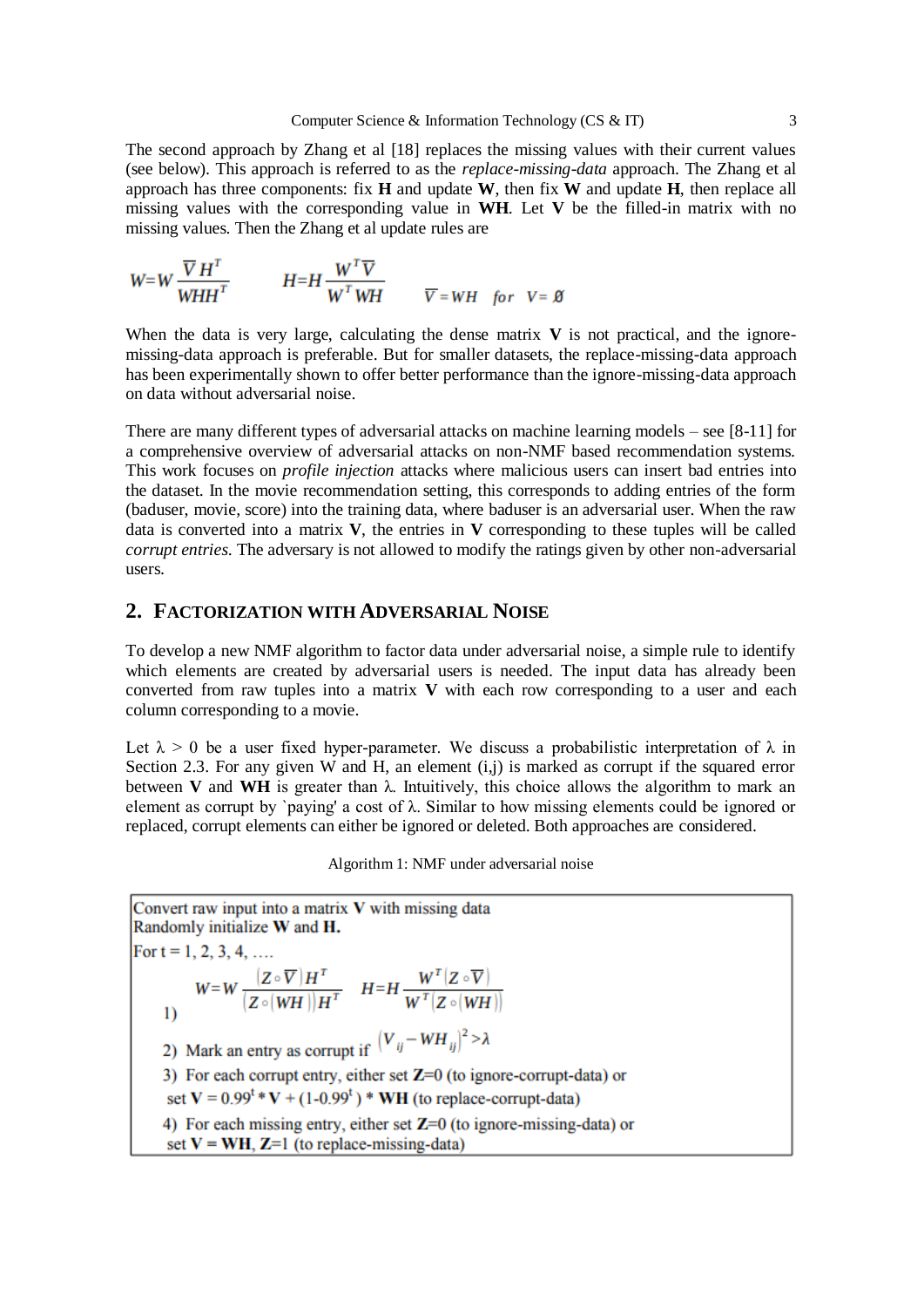### **2.1. Ignore-Corrupt-Data Approach**

Just as Mao and Saul's algorithm ignores the missing datapoints when computing **W** and **H**, our algorithm can choose to ignore the corrupted elements when updating **W** and **H**. This approach corresponds to minimizing a clipped loss function. Define ERR(t) to be the standard squared loss and define L(t) to be the clipped squared loss at the very end of iteration t (after step 4 has been completed). The clipped loss (also called the trimmed loss in some settings) has been well established as more robust to outliers and anomalies than the standard squared loss [19,20,21]. The clipped loss has been successfully applied to many machine learning problems, including regression and L(t) replaces errors with value greater than  $λ$  with a value of  $λ$ , thereby 'clipping' large errors. The clipped error has been successfully applied to other

$$
L(t) = \sum_{V \neq \emptyset} max[(V - WH)^2, \lambda] = \sum_{V \neq \emptyset} max[ERR(t), \lambda]
$$

We now argue  $L(t) > L(t+1)$ . Let  $Z(t)$  be the value of Z at the end of iteration t: either  $Z(t) = 0$  or  $\mathbf{Z}(t) = 1$ . Then  $L(t)$  can be decomposed into two parts

$$
L(t) = \sum_{\substack{V \neq \emptyset \\ Z|t|=1}} ERR(t) + \sum_{\substack{V \neq \emptyset \\ Z|t|=0}} \lambda
$$

The Mao and Saul update rules are monotonic, so we have  $ERR(t) > ERR(t+1)$ . This means that after the **W** and **H** update steps are applied (after step-1 is completed), we have

$$
L(t) \geq \sum_{\substack{V \not\equiv \mathcal{B}\\ Z|t|=1}} \text{ERR}(t+1) + \sum_{\substack{V \not\equiv \mathcal{B}\\ Z|t|=0}} \lambda = \text{Intermediate}(t)
$$

We then consider the Z update step. If  $\mathbf{Z}(t) = 0$  but  $\text{ERR}(t+1) > \lambda$ , then setting  $\mathbf{Z}(t+1) = 1$  replaces a value in Intermediate(t) that was greater than  $\lambda$  with the value  $\lambda$ . Similarly, if  $\mathbf{Z}(t) = 1$  but ERR(t+1) <  $\lambda$ , then setting **Z(t+1)** = 0 replaces a value of  $\lambda$  in Intermediate(t) with a value that is less than λ. Therefore, we have that

$$
Intermediate(t) \geq \sum_{\substack{V \neq \emptyset \\ Z[t+1]=1}}ERR(t+1) + \sum_{\substack{V \neq \emptyset \\ Z[t+1]=0}} \lambda = L(t+1)
$$

Combining the above three equations proves the desired result, that  $L(t) > L(t+1)$ . This proves that the algorithm monotonically decreases the clipped loss.

## **2.2. Replace-Corrupt-Data Approach**

Just as Zhang et al algorithm ignores the replaces datapoints when computing **W** and **H**, our algorithm can choose to replace the corrupt elements when updating **W** and **H**. The seemingly obvious choice would be to replace corrupt elements with the current estimate **WH**. However, during iterations of the algorithm, **WH** is a bad estimation of **V**. Instead, we replace corrupt elements with an interpolation between **V** and **WH**, defined as

 $V = 0.99$  t\*V +(1-0.99t) \*WH for corrupted entries in V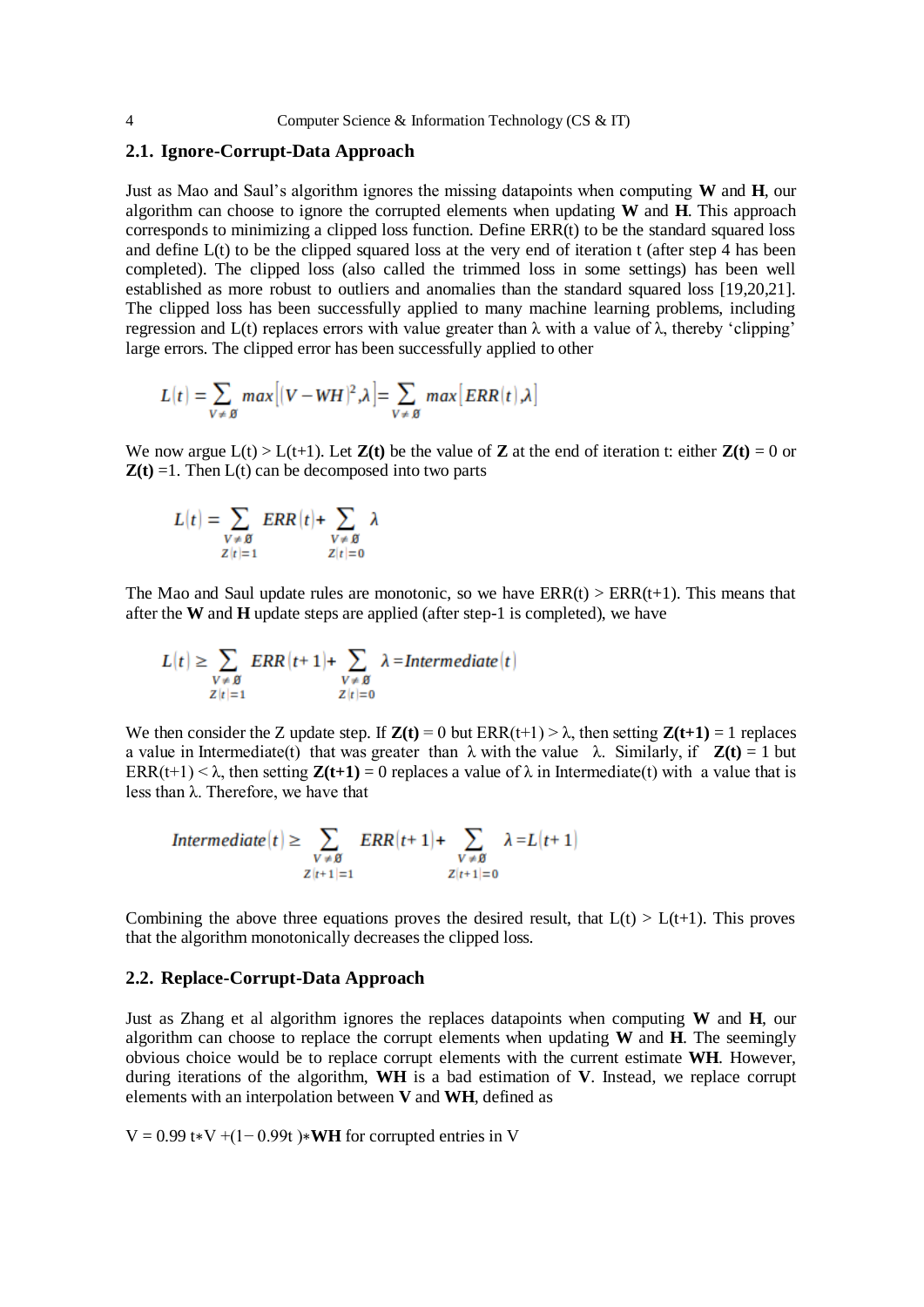In early iterations, **V** and **V** are very close, and we apply a minimal correction. In later iterations, the algorithm is allowed to make a more substantial correction.

#### **2.3. Probabilistic Interpretation of λ**

We can treat  $\lambda$  as an arbitrary user-specified parameter that denotes the 'cost' of marking an element as corrupt. However,  $\lambda$  also has a probabilistic interpretation, where the magnitude of  $\lambda$  is defined by the probability an element has undergone adversarial corruption. Assume that the non-corrupt entries of **V** are generated from the underlying low-rank model **Vtrue**, plus Gaussian noise with mean 0 and standard deviation σ. Let f be the probability density function of this Gaussian distribution applied to a specific entry (i,j). Then

 $\log f = \log \mathbb{P}[V_{true} = v | V = v, W, H] = \log \mathbb{P}[Normal(v, \sigma) = WH] = a(V - WH)^{2} + b$ 

where a and b are defined below. We next assume that the probability that entry  $(i,j)$  is corrupted is given by p, where  $0 < p < 1$ . Finally, define

$$
\lambda = -\frac{\log p + b}{a} \quad \text{where} \quad a = -\frac{1}{2\sigma^2}, b = -\frac{1}{2}\log|2\pi\sigma|
$$

Note that a, b, and log p are all negative, so  $\lambda$  must be positive. In other words,  $\lambda$  is defined by an assumption about the probability an element is corrupt, plus an assumption about the underlying distribution of the non-corrupt data. Additionally, if  $ERR(t) > \lambda$ , then log  $f < log p$  and  $f < p$ . In other words, one way to interpret Algorithm 1 is that an element is marked as corrupt if the probability that the good distribution generated that element (defined by f defined above) is less than the probability it was corrupted (defined by p). Note that we could have made other assumptions about the good or bad elements, which would have derived a different definition for λ and a different rule for which elements should be marked as corrupt.

# **3. EXPERIMENTS**

To demonstrate the effectiveness of our Corrective NMF algorithm, we run a series of experiments using the same experimental setup used in [8,10,17], We begin with the 1M MovieLens dataset [22] a public dataset of user-movie scores where each user has rated at least twenty movies between one star and five stars. All experiments are run 20 times, and we report averages. All algorithms are implemented in Python using the NumPy library, are run on a 12 core Intel i7 Unix desktop, are given the same random initializations, and are given same amount of time to run. Following the setup of  $[17]$ , we set k=20, as there are 20 movie genres in the MovieLens dataset.

## **3.1. Non-Adversarial Noise**

We begin by considering two non-adversarial noise models.

- Model  $1 No Noise We$  use the MovieLens dataset, unaltered.
- Model 2 Random Noise Every entry in the test set flips a coin. With probability 0.1, a value of 1-3 is flipped to a 5, and a value of 4-5 is flipped to a 1.

Recall that the goal of the algorithm is to first estimate a low-rank model from non-missing data, then to use that model to estimate the missing values. To evaluate the performance of the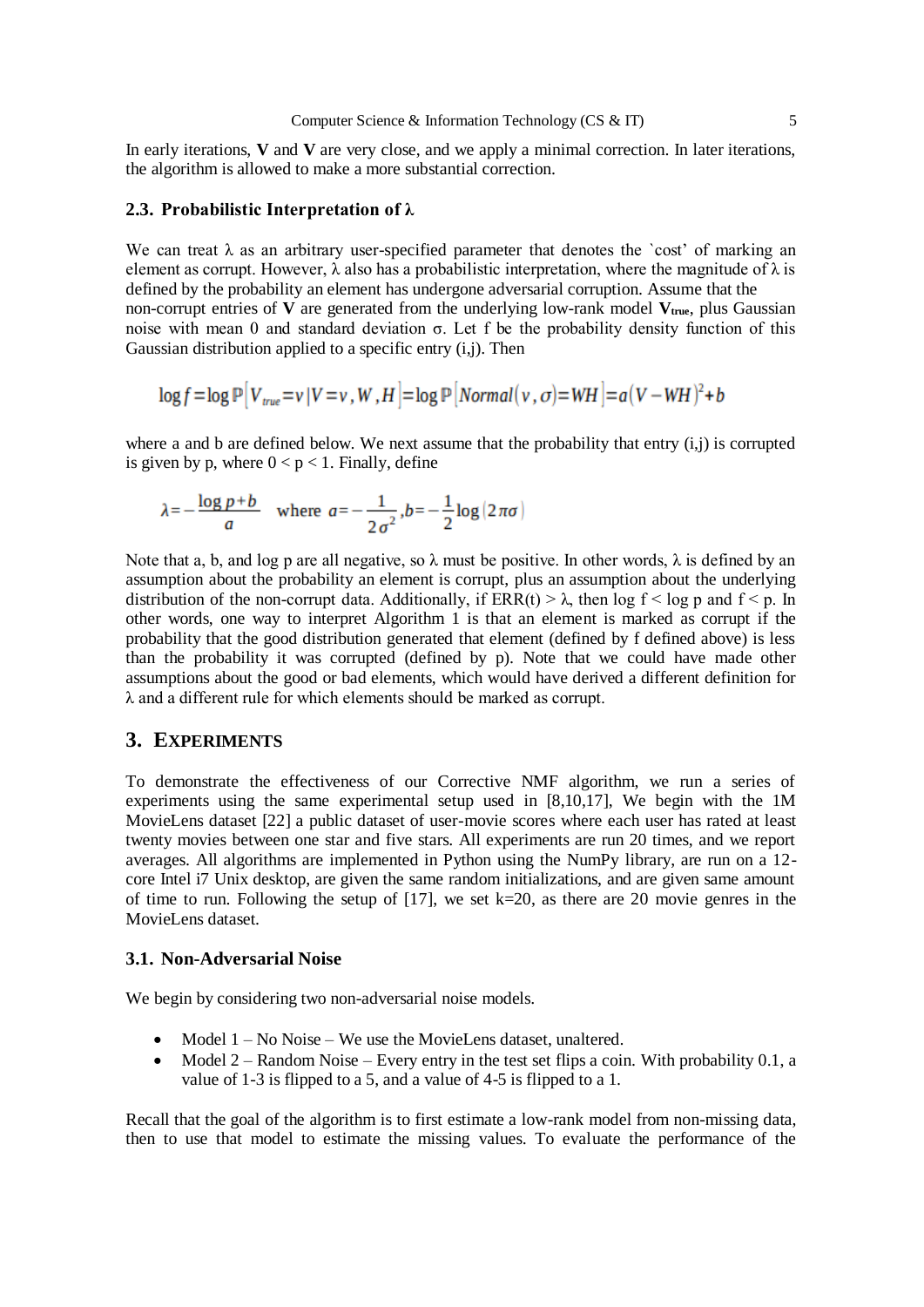algorithms on non-adversarial noise, we divide the MovieLens scores into a training set (90% of the data), and a test set (10% of the data). In Model 1, the training set is used as-is. In Model 2, the training set undergoes random noise. The training set is then fed as input to each factorization algorithm, which produces the factor matrices **W** and **H**. The elements in the test set are then compared to the predicted values in **WH** to test whether the low-rank approximation is a good model. The evaluation matrix is the normalized mean absolute error defined below, which is the same metric used by Zhang et al in [5].

mean abs error = 
$$
\frac{1}{5} * \frac{1}{(\text{size of test set})} * \sum_{\text{test set}} (V - WH)
$$

We report the normalized mean absolute error in Table 1. On non-adversarial noise, the ignorecorrupt algorithm has equivalent performance as other algorithms, and the replace-corrupt approach offers a 5-10% improvement over existing algorithms

Table 1: Absolute Error on non-Adversarial MovieLens Data

| Algorithm                         | Model 1 (no noise) | Model 2 (random noise) |
|-----------------------------------|--------------------|------------------------|
| Ignore-missing [16]               | 0.160              | 0.168                  |
| Replace-missing [18]              | 0.156              | 0.163                  |
| Ignore-corrupt                    | 0.156              | 0.164                  |
| Replace-corrupt                   | 0.149              | 0.153                  |
| Replace-corrupt, no interpolation | 0.155              | 0.155                  |

#### **3.2. Adversarial Noise**

We next consider two adversarial noise models. These models choose a specific 'target movie' and will add adversarial noise in an attempt to harm that movie's rating. Every user in the clean MovieLens dataset has assigned scores to at least twenty movie scores, so the hostile users must also have assigned scores to at least twenty movies, or it would be trivial to detect and delete these adversarial users. The low-knowledge attack simply adds random users to the dataset, while the informed attack adds users who appear similar to legitimate users.

- Model 3 Low-Knowledge Attack: We augment the dataset with synthetic users. Each synthetic user assigns the target movie a score of 1 and gives nineteen other movies in the dataset a random score between 1-5.
- Model 4 Informed Attack: We randomly choose existing users and convert them into adversarial users. Adversarial users assign the target movie a score of 1 and leaves their other ratings unaltered.

Recall the assumption that the data has a low-rank model. Define **WH**\* to be the factorization that the algorithm would have found if there were no adversarial users. Define **WH** to be the factorization the algorithm finds with adversarial users. To measure the difference between the two models, the *mean absolute prediction shift* is defined as the absolute error between **WH**\* and WH on the column that corresponds to the targeted movie. This evaluation metric was used in [9, 11] and measures how effective the adversary was at harming the targeting movie's rating.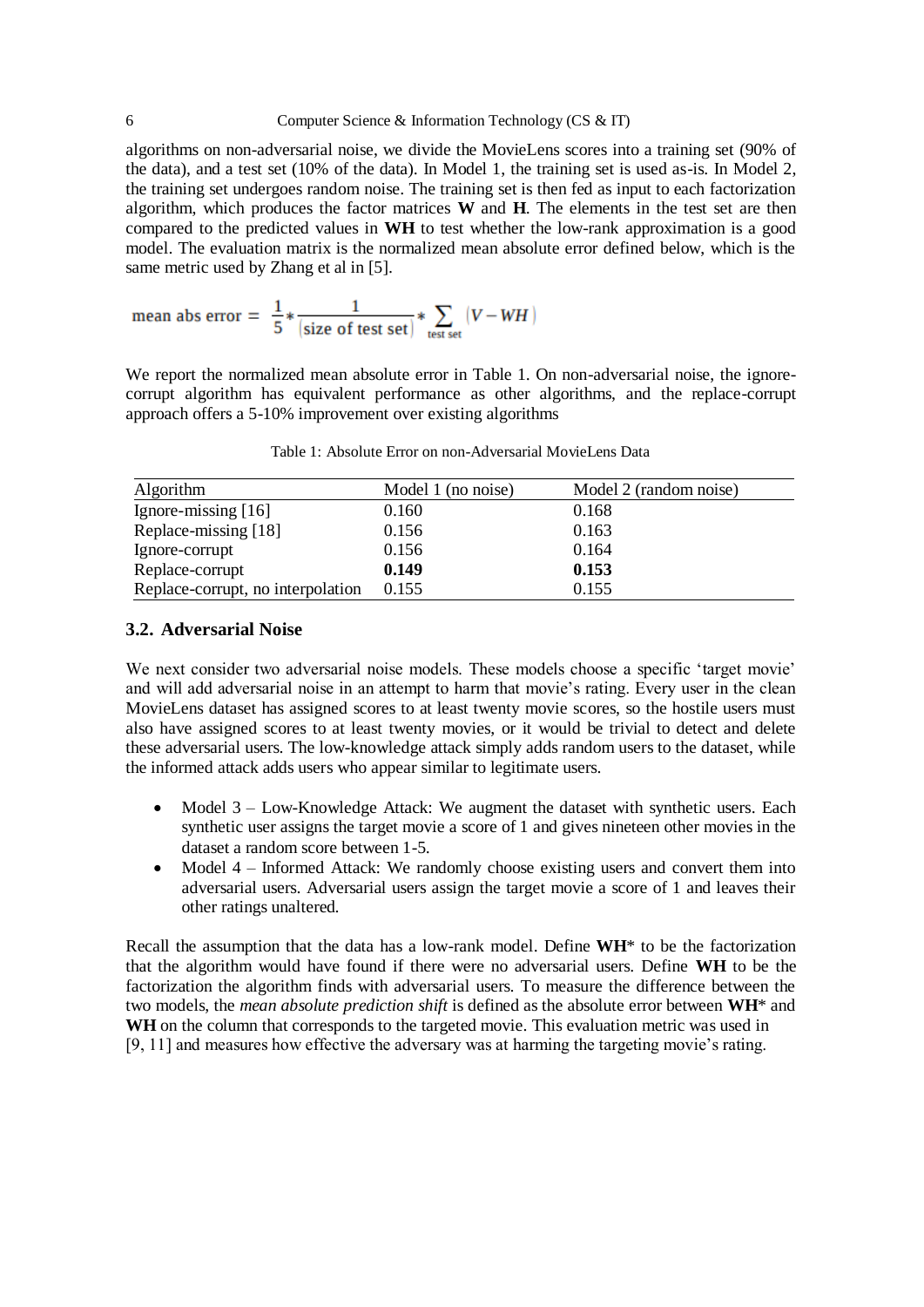| Algorithm                         | Model 3 (low-knowledge) | Model 4 (informed) |
|-----------------------------------|-------------------------|--------------------|
| Ignore-missing $[16]$             | 0.062                   | 0.083              |
| Replace-missing [18]              | 0.042                   | 0.050              |
| Ignore-corrupt                    | 0.027                   | 0.019              |
| Replace-corrupt                   | 0.621                   | 0.159              |
| Replace-corrupt, no interpolation | 0.467                   | 0.134              |

Table 2: Mean Absolute Prediction Shift on Adversarial MovieLens Data

On data that has undergone adversarial noise, the ignore-corrupt approach offers a dramatic 64% improvement over the existing algorithms. The replace-corrupt approach does not succeed. Inspecting the data reveals that the replace-corrupt technique fills the missing entries of adversarial users with bad data. In the low-knowledge attack, the adversarial users are imputing random numbers, so it is impossible to estimate what their true values 'should' be in **V**.

# **4. CONCLUSIONS**

In this work, we study the effectiveness of nonnegative matrix factorization under non-Gaussian noise and adversarial noise. Existing NMF algorithms which assume Gaussian noise struggle in the presence of this noise. The new algorithm offers extends existing NMF approaches to find better factorizations under adversarial noise. The key innovation is to define a parameter λ, mark elements with error greater than  $\lambda$  as corrupt, and to either ignore or replace those entries when computing the factorization. Our algorithm is monotonic in a clipped loss function and experimentally outperforms existing NMF techniques.

In this work, we focused on a relatively simple adversarial attacks and a relatively simple rule for marking elements as corrupt. One potential future direction is to consider more sophisticated adversaries and more complex rules for marking elements. Alternatively, while we focus on the standard NMF formulation, the ideas could potentially be applied to other dimensionality reduction techniques like semi-NMF or Bayesian factorization.

### **REFERENCES**

- [1] Indyk, Pitor & Motwani, Rajeev (1998) "Approximate Nearest Neighbors: Towards Remoing the Curse of Dimensionality" Proceedings of the thirtieth annual ACM symposium on theory of computing, pp604-613
- [2] Oseledts, Ivan & Tyrtyshinikov, Eugene (2009), "Breaking the curse of dimensionality, or how to use SVD in many dimensions", SIAM Journal of Scientific Computing, pp3744-3759
- [3] Dempster, Arthur & Laird, Nan & Rubin, Donald (1997) "Maximum likelihood from incomplete data via the EM algorithm", Journal of the Royal Statistical Society, pp1-22
- [4] Srebro, Nathan and Jaakkola, Tommi (2003), "Weighted low-rank approximations",Proceedings of the 20th International Conference on Machine Learning, pp720-727
- [5] Candes, Emmanuel & Recht, Benjamin (2009), "Exact matrix completion via convex optimization", Foundations of Computational mathematics, pp717
- [6] Koren, Yehuda & Bell, Robert & Volinsky, Robert (2009) "Matrix factorization techniques for recommender systems" Computer, pp30-37